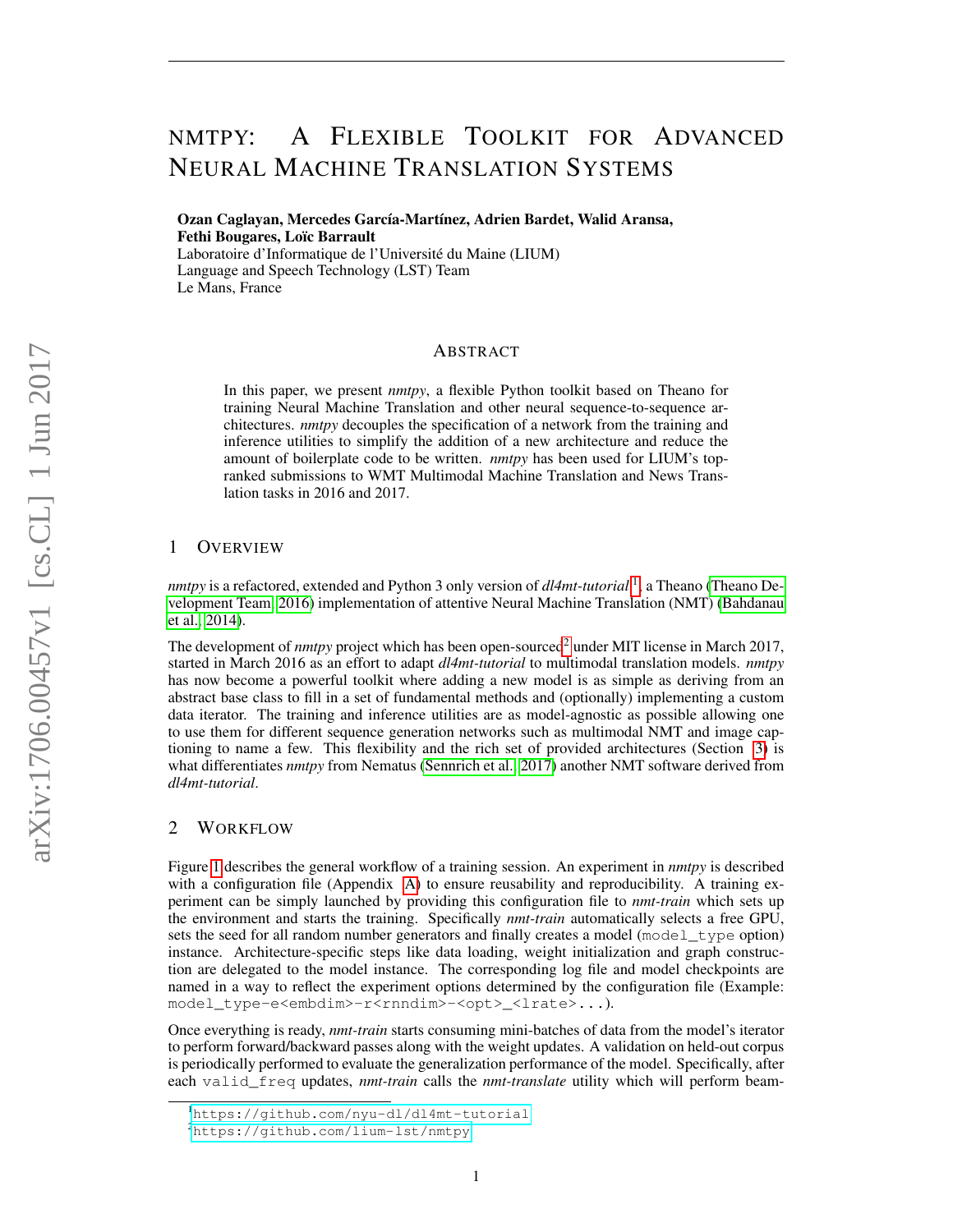

<span id="page-1-0"></span>Figure 1: The components of nmtpy.

search decoding, compute the requested metrics and return the results back so that *nmt-train* can track the progress and save best checkpoints to disk.

Several examples regarding the usage of the utilities are given in Appendix [B.](#page-9-0)

## 2.1 ADDING NEW ARCHITECTURES

New architectures can be defined by creating a new file under nmtpy/models/ using a copy of an existing architecture and modifying the following predefined methods:

- init\_(): Instantiates a model. Keyword arguments can be used to add options specific to the architecture that will be automatically gathered from the configuration file by *nmt-train*.
- init\_params(): Initializes the layers and weights.
- build(): Defines the Theano computation graph that will be used during training.
- build\_sampler(): Defines the Theano computation graph that will be used during beam-search. This is generally very similar to build() but with sequential RNN steps and non-masked tensors.
- load\_valid\_data(): Loads the validation data for perplexity computation.
- load data(): Loads the training data.

### 2.2 BUILDING BLOCKS

In this section, we introduce the currently available components and features of *nmtpy* that one can use to design their architecture.

Training *nmtpy* provides Theano implementations of stochastic gradient descent (SGD) and its adaptive variants RMSProp [\(Tieleman & Hinton, 2012\)](#page-7-1), Adadelta [\(Zeiler, 2012\)](#page-7-2) and Adam [\(Kingma](#page-6-1) [& Ba, 2014\)](#page-6-1) to optimize the weights of the trained network. A preliminary support for gradient noise [\(Neelakantan et al., 2015\)](#page-6-2) is available for Adam. Gradient norm clipping [\(Pascanu et al., 2013\)](#page-6-3) is enabled by default with a threshold of 5 to avoid exploding gradients. Although the provided architectures all use the cross-entropy objective by their nature, any arbitrary differentiable objective function can be used since the training loop is agnostic to the architecture being trained.

Regularization A dropout [\(Srivastava et al., 2014\)](#page-7-3) layer which can be placed after any arbitrary feed-forward layer in the architecture is available. This layer works in inverse mode where the magnitudes are scaled during training instead of testing. Additionally, L2 regularization loss with a scalar factor defined by  $\text{decay}_c$  option in the configuration can be added to the training loss.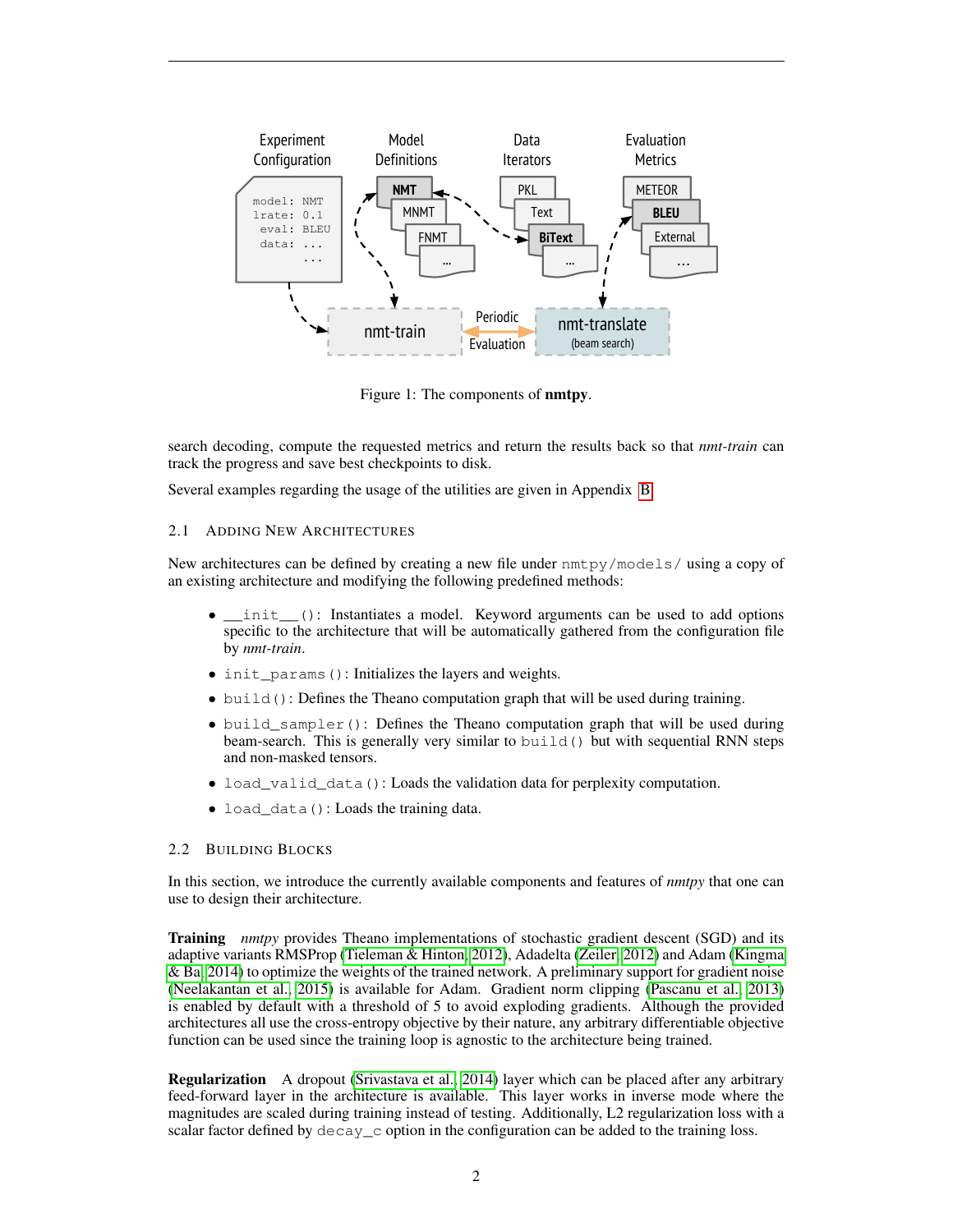Initialization The weight initialization is governed by the weight init option and supports Xavier [\(Glorot & Bengio, 2010\)](#page-6-4) and He [\(He et al., 2015\)](#page-6-5) initialization methods besides orthogonal [\(Saxe et al., 2013\)](#page-6-6) and random normal.

Layers The following layers are available in the latest version of *nmtpy*:

- Feed-forward and highway layer [\(Srivastava et al., 2015\)](#page-7-4)
- Gated Recurrent Unit (GRU) [\(Chung et al., 2014\)](#page-5-1)
- Conditional GRU (CGRU) [\(Firat & Cho, 2016\)](#page-5-2)
- Multimodal CGRU [\(Caglayan et al., 2016a](#page-5-3)[;b\)](#page-5-4)

Layer normalization [\(Ba et al., 2016\)](#page-5-5), a method that adaptively learns to scale and shift the incoming activations of a neuron, can be enabled for GRU and CGRU blocks.

Iteration Parallel and monolingual text iterators with compressed (.gz, .bz2, .xz) file support are available under the names *TextIterator* and *BiTextIterator*. Additionally, the multimodal *WMTIterator* allows using image features and source/target sentences at the same time for multimodal NMT (Section [3.3\)](#page-3-0). We recommend using shuffle\_mode:trglen when implemented to speed up the training by efficiently batching same-length sequences.

**Post-processing** All decoded translations will be post-processed if filter option is given in the configuration file. This is useful in the case where one would like to compute automatic metrics on surface forms instead of segmented. Currently available filters are *bpe* and *compound* for cleaning subword BPE [\(Sennrich et al., 2016\)](#page-6-7) and German compound-splitting [\(Sennrich & Haddow, 2015\)](#page-6-8) respectively.

Metrics *nmt-train* performs a patience based early-stopping using either validation perplexity or one of the following external evaluation metrics:

- bleu: Wrapper around Moses *multi-bleu* BLEU [\(Papineni et al., 2002\)](#page-6-9)
- bleu\_v13a: A Python reimplementation of Moses *mteval-v13a.pl* BLEU
- meteor: Wrapper around METEOR [\(Lavie & Agarwal, 2007\)](#page-6-10)

The above metrics are also available for *nmt-translate* to immediately score the produced hypotheses. Other metrics can be easily added and made available as early-stopping metrics.

### <span id="page-2-0"></span>3 ARCHITECTURES

## 3.1 NMT

The default NMT architecture (attention) is based on the original *dl4mt-tutorial* implementation which differs from [Bahdanau et al.](#page-5-0) [\(2014\)](#page-5-0) in the following major aspects:

- CGRU decoder which consists of two GRU layers interleaved with attention mechanism.
- The hidden state of the decoder is initialized with a non-linear transformation applied to *mean* bi-directional encoder state in contrast to *last* bi-directional encoder state.
- The Maxout [\(Goodfellow et al., 2013\)](#page-6-11) hidden layer before the softmax operation is removed.

In addition, *nmtpy* offers the following configurable options for this NMT:

- layer norm Enables/disables layer normalization for bi-directional GRU encoder.
- init cgru Allows initializing CGRU with all-zeros instead of mean encoder state.
- n\_enc\_layers Number of additional unidirectional GRU encoders to stack on top of bidirectional encoder.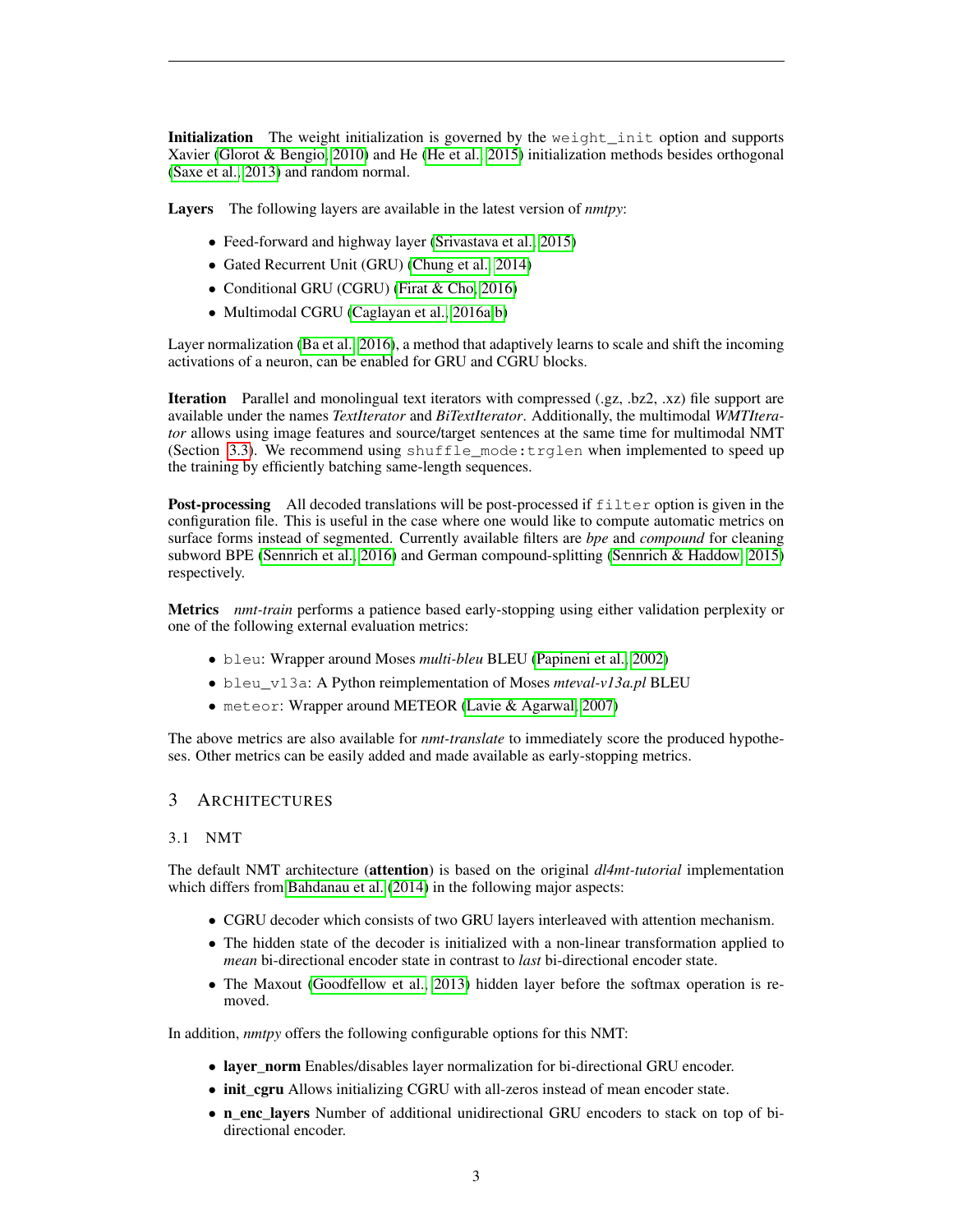- tied\_emb Allows sharing feedback embeddings and output embeddings (2way) or all embeddings in the network (3way) [\(Inan et al., 2016;](#page-6-12) [Press & Wolf, 2016\)](#page-6-13).
- \*\_dropout Dropout probabilities for three dropout layers placed after source embeddings (emb\_dropout), encoder hidden states (ctx\_dropout) and pre-softmax activations (out\_dropout).

## 3.2 FACTORED NMT

Factored NMT (FNMT) is an extension of NMT which is able to generate two output symbols. The architecture of such a model is presented in Figure [2.](#page-3-1) In contrast to multi-task architectures, FNMT outputs share the same recurrence and output symbols are generated in a synchronous fashion<sup>[3](#page-3-2)</sup>.



<span id="page-3-1"></span>Figure 2: Global architecture of the Factored NMT system.

Two FNMT variants which differ in how they handle the output layer are currently available:

- attention\_factors: the lemma and factor embeddings are concatenated to form a single feedback embedding.
- attention\_factors\_seplogits: the output path for lemmas and factors are kept separate with different pre-softmax transformations applied for specialization.

FNMT with lemmas and linguistic factors has been successfully used for IWSLT'16 English→French [\(García-Martínez et al., 2016\)](#page-5-6) and WMT'17<sup>[4](#page-3-3)</sup> English→Latvian and English→Czech evaluation campaigns.

## <span id="page-3-0"></span>3.3 MULTIMODAL NMT & CAPTIONING

We provide several multimodal architectures [\(Caglayan et al., 2016a;](#page-5-3)[b\)](#page-5-4) where the probability of a target word is conditioned on source sentence representations and convolutional image features (Figure [3\)](#page-4-0). More specifically, these architectures extends monomodal CGRU into a multimodal one where the attention mechanism can be shared or separate between input modalities. A late fusion of attended context vectors are done using either by summing or concatenating the modality-specific representations.

Our attentive multimodal system for *Multilingual Image Description Generation* track of WMT'16 **Multimodal Machine Translation** surpassed the baseline architecture [\(Elliott et al., 2015\)](#page-5-7) by  $+1.1$ METEOR and +3.4 BLEU and ranked first among multimodal submissions [\(Specia et al., 2016\)](#page-7-5).

### 3.4 LANGUAGE MODELING

A GRU-based language model architecture (rnnlm) is available in the repository which can be used with *nmt-test-lm* to obtain language model scores.

<span id="page-3-2"></span><sup>3</sup> FNMT currently uses a dedicated *nmt-translate-factors* utility though it will probably be merged in the near future.

<span id="page-3-3"></span><sup>4</sup><http://matrix.statmt.org/>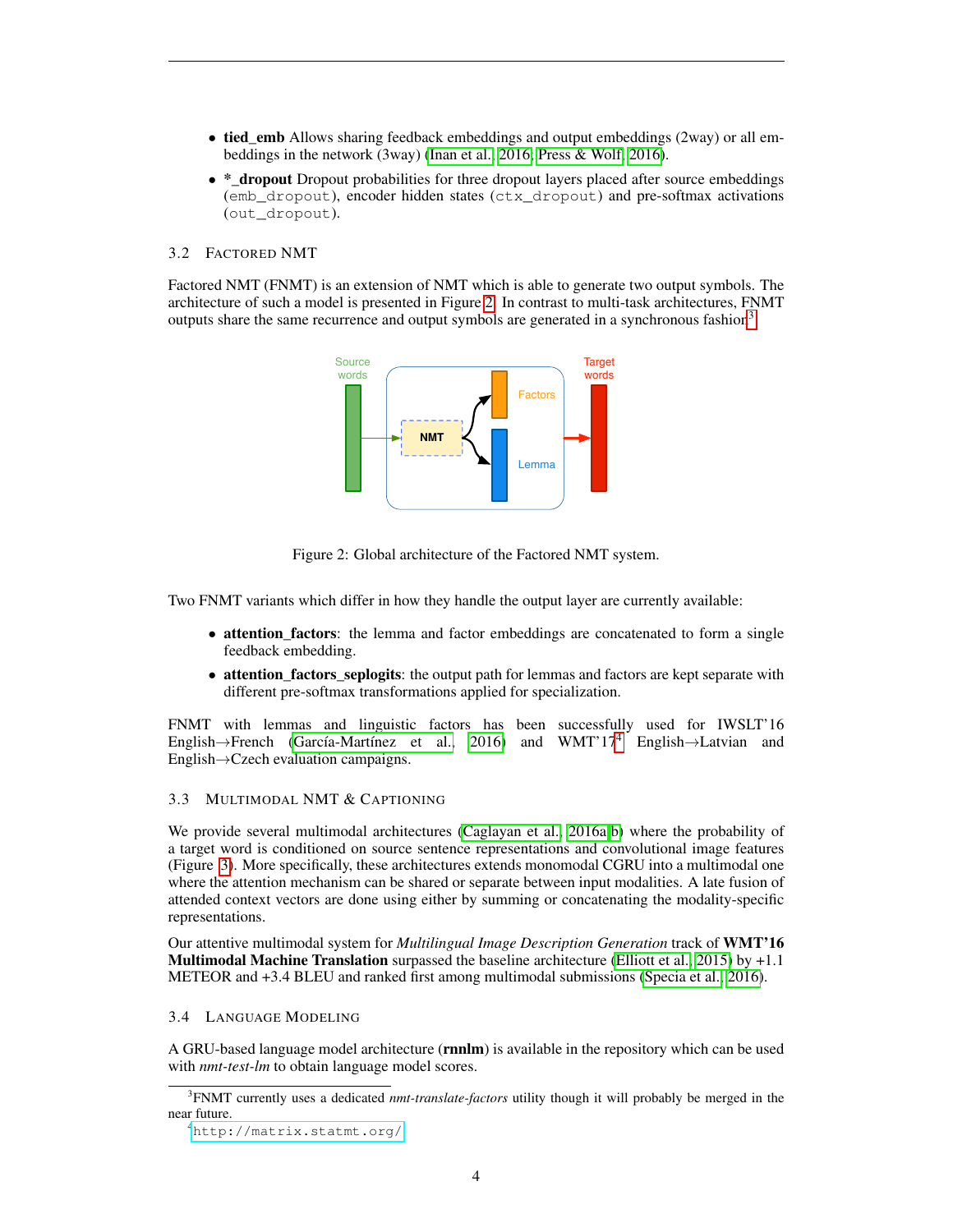

<span id="page-4-0"></span>Figure 3: The architecture of multimodal attention [\(Caglayan et al., 2016b\)](#page-5-4).  $\mathcal{L}$  conditioning vectors; whereas removing the decometer assumes the decometer assumes the decoder assumes the decoder assumes the decoder assumes the decoder assumes the decoder assumes the decoder assumes that  $\mathcal$ 

## 3.5 IMAGE CAPTIONING

A GRU-based reimplementation of Show, Attend and Tell architecture [\(Xu et al., 2015\)](#page-7-6) which learns to generate a natural language description by applying soft attention over convolutional image features is available under the name  $img2txtx$ . This architecture is recently used  $5$  as a baseline system for the Multilingual Image Description Generation track of WMT'17 Multimodal Machine Trans- $\text{task.}$ lation shared task.

#### we find that models that incorporate source language features substantially outperformtargetmonolingual image description models. The best English-language model in proves upon the state-of-the-the-of-the-4 TOOLS

In this section we present translation and rescoring utilities *nmt-translate* and *nmt-rescore*. Other auxiliary utilities are briefly described in Appendix [C.](#page-9-1)

#### that the additional features improve mainly lower-quality sentences, indicating that our best models 4.1 NMT-TRANSLATE successfully combine multiple noisy input modalities.

nmt-translate is responsible for translation decoding using the beam-search method defined by NMT and multimodal translation models. If a given architecture reimplements the beam-search method in its class, that one will be used instead. architecture. This default beam-search supports single and ensemble decoding for both monomodal

Since the number of CPUs in a single machine is 2x-4x higher than the number of GPUs and we mainly reserve the GPUs for training, *nmt-translate* makes use of CPU workers for maximum efficiency. More specifically, each worker receives a model instance (or instances when ensembling) and performs the beam-search on samples that it continuously fetches from a shared queue. This queue is filled by the master process using the iterator provided by the model.

dimensional continuous vector using the learned embedding matrix Weh (Eqn 1). A nonlinear func-One thing to note for parallel CPU decoding is that if the *numpy* is linked against a BLAS implemenone unity to note for plattifier or executing is that if the *nampy* is finited against a DER's imprementation with threading support enabled (as in the case with Anaconda & Intel MKL), each spawned 2 process attempts to use all available threads in the machine leading to a resource conflict. In order for *nmt-translate* to benefit correctly from parallelism, the number of threads per process is thus limited <sup>[6](#page-4-2)</sup> to 1. The impact of this setting and the overall decoding speed in terms of words/sec (wps) are reported in (Table [1\)](#page-5-8) for a medium-sized En→Tr NMT with ∼10M parameters.

## 4.2 NMT-RESCORE

A 1-best plain text or n-best hypotheses file can be rescored with *nmt-rescore* using either a single or an ensemble of models. Since rescoring of a given hypothesis simply means computing the *negative*

<span id="page-4-2"></span><span id="page-4-1"></span><sup>5</sup><http://www.statmt.org/wmt17/multimodal-task.html>

 $6$ This is achieved by setting X\_NUM\_THREADS=1 environment variable where X is one of OPENBLAS,OMP,MKL depending on the *numpy* installation.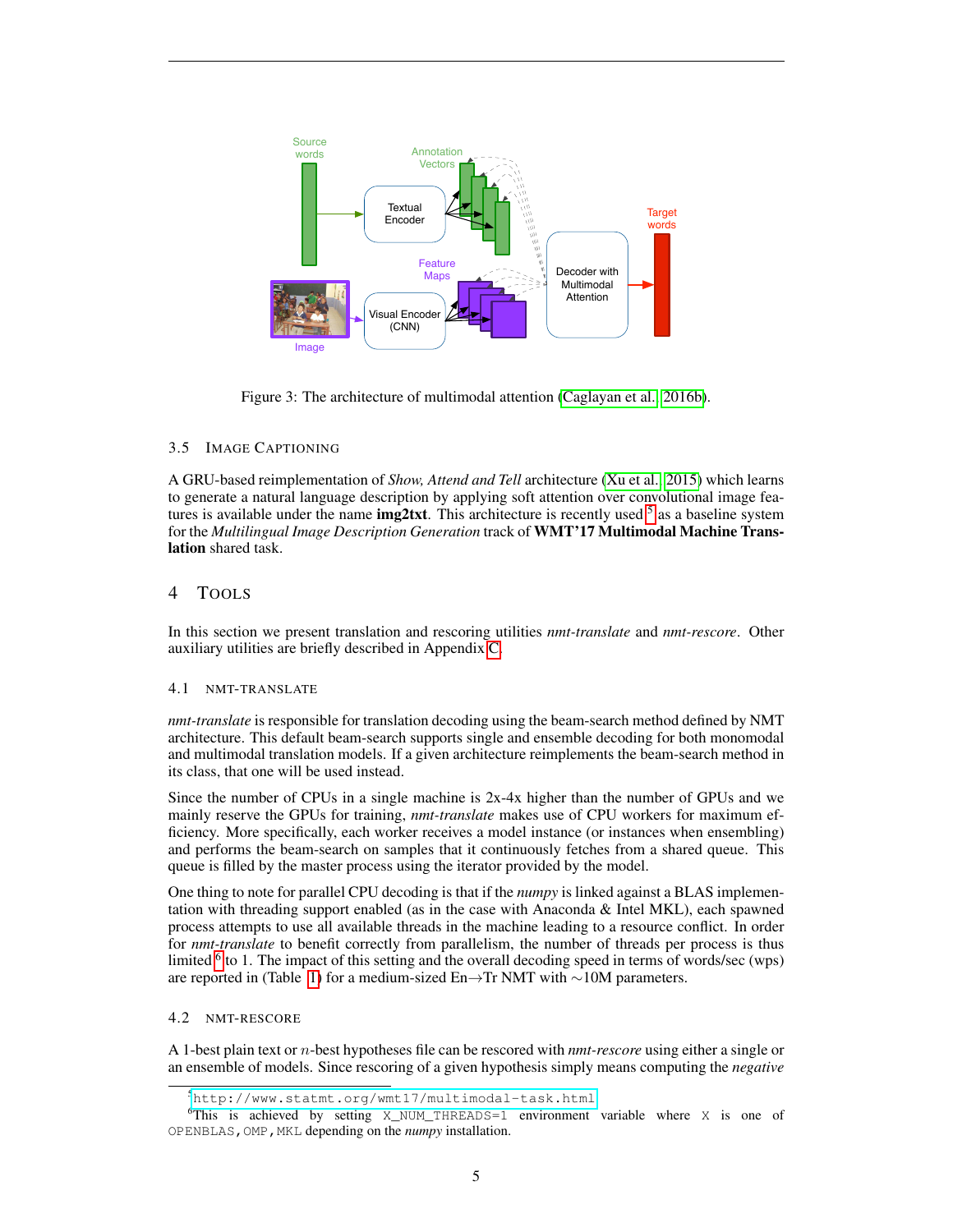| # BLAS Threads | Tesla K40 | 4 CPU     | 8 CPU     | <b>16 CPU</b> |
|----------------|-----------|-----------|-----------|---------------|
| Default        | $185$ wps | 26 wps    | 25 wps    | 25 wps        |
| Set to 1       | $185$ wps | $109$ wps | $198$ wps | 332 wps       |

<span id="page-5-8"></span>Table 1: Median beam-search speed over 3 runs with beam size 12: decoding on a single Tesla K40 GPU is rougly equivalent to using 8 CPUs (Intel Xeon E5-2687v3).

*log-likelihood* of it given the source sentence, *nmt-rescore* uses a single GPU to efficiently compute the scores in batched mode. See Appendix [B](#page-9-0) for examples.

## 5 CONCLUSION

We have presented *nmtpy*, an open-source sequence-to-sequence framework based on *dl4mt-tutorial* and refined in many ways to ease the task of integrating new architectures. The toolkit has been internally used in our team for tasks ranging from monomodal, multimodal and factored NMT to image captioning and language modeling to help achieving top-ranked submissions during campaigns like IWSLT and WMT.

### ACKNOWLEDGMENTS

This work was supported by the French National Research Agency (ANR) through the CHIST-ERA M2CR project, under the contract number ANR-15-CHR2-0006-01<sup>[7](#page-5-9)</sup>.

## **REFERENCES**

- <span id="page-5-5"></span>Jimmy Lei Ba, Jamie Ryan Kiros, and Geoffrey E Hinton. Layer normalization. *arXiv preprint arXiv:1607.06450*, 2016.
- <span id="page-5-0"></span>Dzmitry Bahdanau, Kyunghyun Cho, and Yoshua Bengio. Neural machine translation by jointly learning to align and translate. *arXiv preprint arXiv:1409.0473*, 2014.
- <span id="page-5-3"></span>Ozan Caglayan, Walid Aransa, Yaxing Wang, Marc Masana, Mercedes García-Martínez, Fethi Bougares, Loïc Barrault, and Joost van de Weijer. Does multimodality help human and machine for translation and image captioning? In *Proceedings of the First Conference on Machine Translation*, pp. 627–633, Berlin, Germany, August 2016a. Association for Computational Linguistics. URL <http://www.aclweb.org/anthology/W/W16/W16-2358>.
- <span id="page-5-4"></span>Ozan Caglayan, Loïc Barrault, and Fethi Bougares. Multimodal attention for neural machine translation. *arXiv preprint arXiv:1609.03976*, 2016b.
- <span id="page-5-10"></span>Xinlei Chen, Hao Fang, Tsung-Yi Lin, Ramakrishna Vedantam, Saurabh Gupta, Piotr Dollár, and C Lawrence Zitnick. Microsoft coco captions: Data collection and evaluation server. *arXiv preprint arXiv:1504.00325*, 2015.
- <span id="page-5-1"></span>Junyoung Chung, Çaglar Gülçehre, KyungHyun Cho, and Yoshua Bengio. Empirical evaluation of gated recurrent neural networks on sequence modeling. *CoRR*, abs/1412.3555, 2014. URL <http://arxiv.org/abs/1412.3555>.
- <span id="page-5-7"></span>Desmond Elliott, Stella Frank, and Eva Hasler. Multi-language image description with neural sequence models. *CoRR*, abs/1510.04709, 2015. URL [http://arxiv.org/abs/1510.](http://arxiv.org/abs/1510.04709) [04709](http://arxiv.org/abs/1510.04709).
- <span id="page-5-2"></span>Orhan Firat and Kyunghyun Cho. Conditional gated recurrent unit with attention mechanism. <github.com/nyu-dl/dl4mt-tutorial/blob/master/docs/cgru.pdf>, 2016.
- <span id="page-5-6"></span>Mercedes García-Martínez, Loïc Barrault, and Fethi Bougares. Factored neural machine translation architectures. In *Proceedings of the International Workshop on Spoken Language Translation*, IWSLT'16, Seattle, USA, 2016. URL [http://workshop2016.iwslt.org/](http://workshop2016.iwslt.org/downloads/IWSLT_2016_paper_2.pdf) [downloads/IWSLT\\_2016\\_paper\\_2.pdf](http://workshop2016.iwslt.org/downloads/IWSLT_2016_paper_2.pdf).

<span id="page-5-9"></span><sup>7</sup>http://m2cr.univ-lemans.fr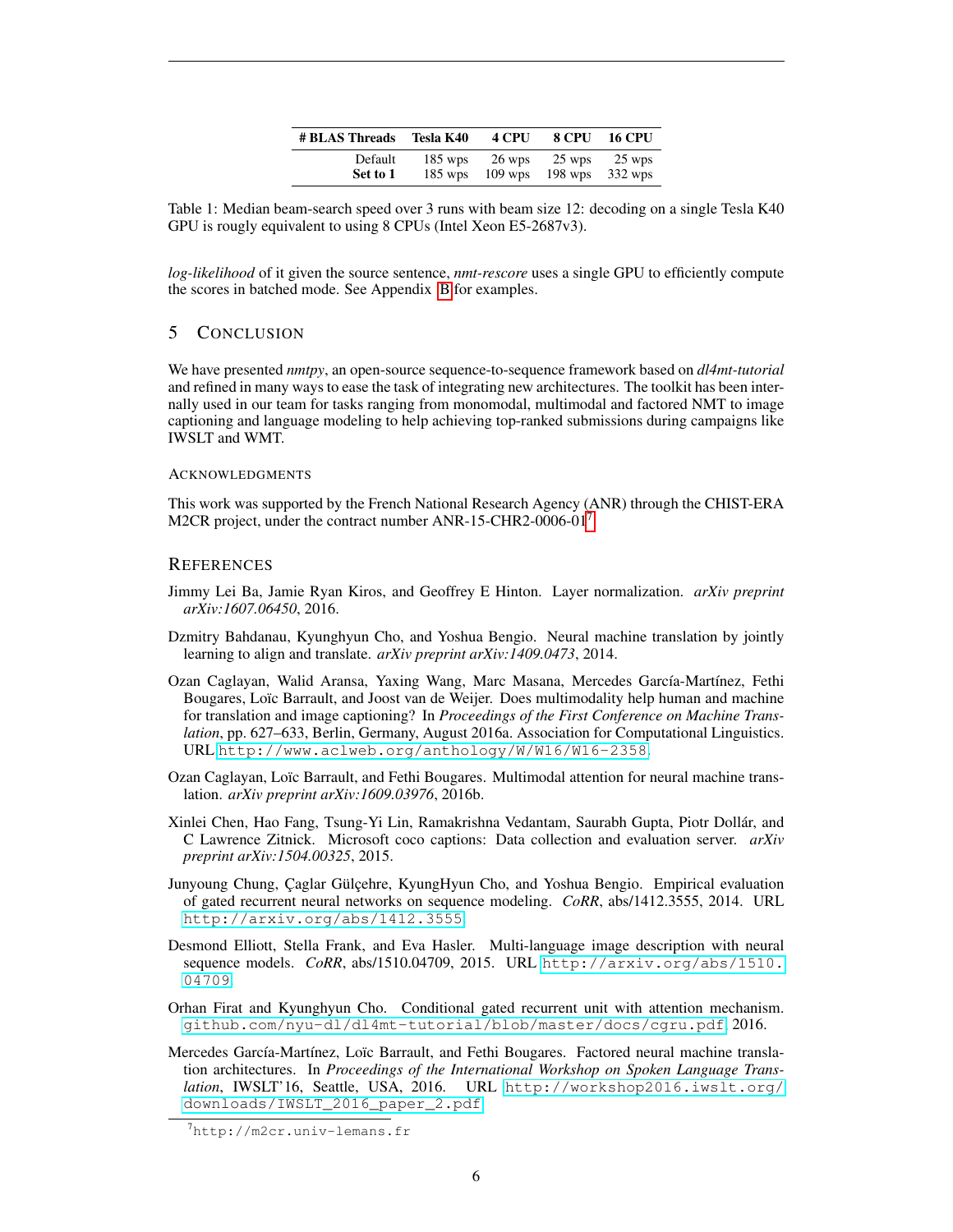- <span id="page-6-4"></span>Xavier Glorot and Yoshua Bengio. Understanding the difficulty of training deep feedforward neural networks. In *In Proceedings of the International Conference on Artificial Intelligence and Statistics (AISTATS'10). Society for Artificial Intelligence and Statistics*, 2010.
- <span id="page-6-11"></span>Ian Goodfellow, David Warde-Farley, Mehdi Mirza, Aaron Courville, and Yoshua Bengio. Maxout networks. In Sanjoy Dasgupta and David McAllester (eds.), *Proceedings of the 30th International Conference on Machine Learning*, volume 28 of *Proceedings of Machine Learning Research*, pp. 1319–1327, Atlanta, Georgia, USA, 17–19 Jun 2013. PMLR. URL [http://proceedings.](http://proceedings.mlr.press/v28/goodfellow13.html) [mlr.press/v28/goodfellow13.html](http://proceedings.mlr.press/v28/goodfellow13.html).
- <span id="page-6-5"></span>Kaiming He, Xiangyu Zhang, Shaoqing Ren, and Jian Sun. Delving deep into rectifiers: Surpassing human-level performance on imagenet classification. In *Computer Vision (ICCV), 2015 IEEE International Conference on*, pp. 1026–1034. IEEE, 2015.
- <span id="page-6-12"></span>Hakan Inan, Khashayar Khosravi, and Richard Socher. Tying word vectors and word classifiers: A loss framework for language modeling. *arXiv preprint arXiv:1611.01462*, 2016.
- <span id="page-6-1"></span>Diederik Kingma and Jimmy Ba. Adam: A method for stochastic optimization. *arXiv preprint arXiv:1412.6980*, 2014.
- <span id="page-6-10"></span>Alon Lavie and Abhaya Agarwal. Meteor: an automatic metric for mt evaluation with high levels of correlation with human judgments. In *Proceedings of the Second Workshop on Statistical Machine Translation*, StatMT '07, pp. 228–231, Stroudsburg, PA, USA, 2007. Association for Computational Linguistics.
- <span id="page-6-14"></span>Chin-Yew Lin. Rouge: A package for automatic evaluation of summaries. In Stan Szpakowicz Marie-Francine Moens (ed.), *Text Summarization Branches Out: Proceedings of the ACL-04 Workshop*, pp. 74–81, Barcelona, Spain, July 2004. Association for Computational Linguistics.
- <span id="page-6-2"></span>Arvind Neelakantan, Luke Vilnis, Quoc V Le, Ilya Sutskever, Lukasz Kaiser, Karol Kurach, and James Martens. Adding gradient noise improves learning for very deep networks. *arXiv preprint arXiv:1511.06807*, 2015.
- <span id="page-6-9"></span>Kishore Papineni, Salim Roukos, Todd Ward, and Wei-Jing Zhu. Bleu: a method for automatic evaluation of machine translation. In *Proceedings of the 40th Annual Meeting on Association for Computational Linguistics*, ACL '02, pp. 311–318, Stroudsburg, PA, USA, 2002.
- <span id="page-6-3"></span>Razvan Pascanu, Tomas Mikolov, and Yoshua Bengio. On the difficulty of training recurrent neural networks. In *Proceedings of The 30th International Conference on Machine Learning*, pp. 1310– 1318, 2013.
- <span id="page-6-13"></span>Ofir Press and Lior Wolf. Using the output embedding to improve language models. *arXiv preprint arXiv:1608.05859*, 2016.
- <span id="page-6-6"></span>Andrew M Saxe, James L McClelland, and Surya Ganguli. Exact solutions to the nonlinear dynamics of learning in deep linear neural networks. *arXiv preprint arXiv:1312.6120*, 2013.
- <span id="page-6-8"></span>Rico Sennrich and Barry Haddow. A joint dependency model of morphological and syntactic structure for statistical machine translation. In *Proceedings of the 2015 Conference on Empirical Methods in Natural Language Processing*, pp. 114–121. Association for Computational Linguistics, 2015.
- <span id="page-6-7"></span>Rico Sennrich, Barry Haddow, and Alexandra Birch. Neural machine translation of rare words with subword units. In *Proceedings of the 54th Annual Meeting of the Association for Computational Linguistics (Volume 1: Long Papers)*, pp. 1715–1725, Berlin, Germany, August 2016. Association for Computational Linguistics. URL [http://www.aclweb.org/anthology/](http://www.aclweb.org/anthology/P16-1162) [P16-1162](http://www.aclweb.org/anthology/P16-1162).
- <span id="page-6-0"></span>Rico Sennrich, Orhan Firat, Kyunghyun Cho, Alexandra Birch-Mayne, Barry Haddow, Julian Hitschler, Marcin Junczys-Dowmunt, Samuel Läubli, Antonio Miceli Barone, Jozef Mokry, and Maria Nadejde. *Nematus: a Toolkit for Neural Machine Translation*, pp. 65–68. Association for Computational Linguistics (ACL), 4 2017. ISBN 978-1-945626-34-0.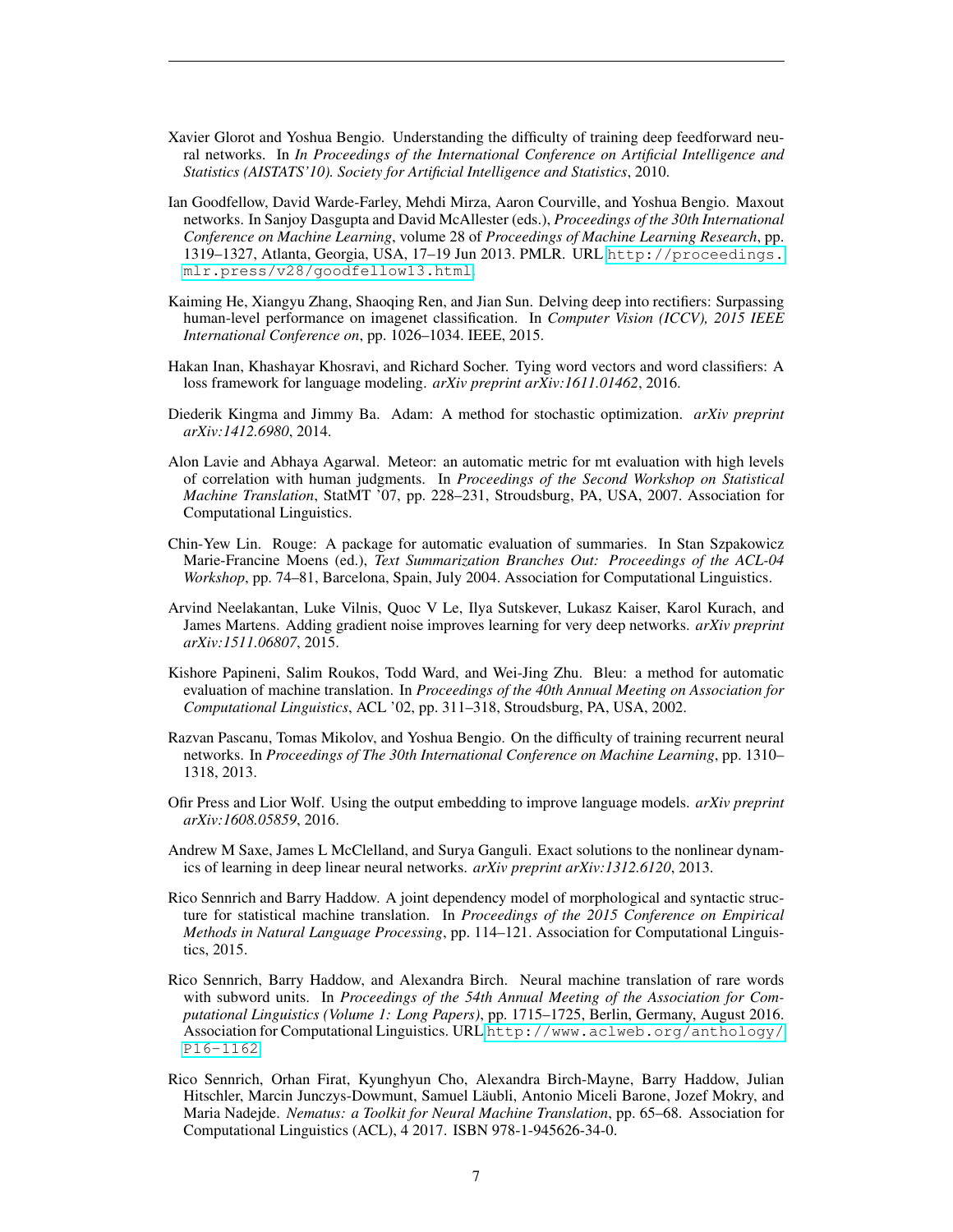- <span id="page-7-5"></span>Lucia Specia, Stella Frank, Khalil Sima'an, and Desmond Elliott. A shared task on multimodal machine translation and crosslingual image description. In *Proceedings of the First Conference on Machine Translation, Berlin, Germany. Association for Computational Linguistics*, 2016.
- <span id="page-7-3"></span>Nitish Srivastava, Geoffrey E Hinton, Alex Krizhevsky, Ilya Sutskever, and Ruslan Salakhutdinov. Dropout: a simple way to prevent neural networks from overfitting. *Journal of Machine Learning Research*, 15(1):1929–1958, 2014.
- <span id="page-7-4"></span>Rupesh Kumar Srivastava, Klaus Greff, and Jürgen Schmidhuber. Highway networks. *arXiv preprint arXiv:1505.00387*, 2015.
- <span id="page-7-0"></span>Theano Development Team. Theano: A Python framework for fast computation of mathematical expressions. *arXiv e-prints*, abs/1605.02688, 2016. URL [http://arxiv.org/abs/1605.](http://arxiv.org/abs/1605.02688) [02688](http://arxiv.org/abs/1605.02688).
- <span id="page-7-1"></span>Tijmen Tieleman and Geoffrey Hinton. Lecture 6.5-rmsprop: Divide the gradient by a running average of its recent magnitude. *COURSERA: Neural networks for machine learning*, 4(2), 2012.
- <span id="page-7-7"></span>Ramakrishna Vedantam, C Lawrence Zitnick, and Devi Parikh. Cider: Consensus-based image description evaluation. In *Proceedings of the IEEE Conference on Computer Vision and Pattern Recognition*, pp. 4566–4575, 2015.
- <span id="page-7-6"></span>Kelvin Xu, Jimmy Ba, Ryan Kiros, Kyunghyun Cho, Aaron Courville, Ruslan Salakhudinov, Rich Zemel, and Yoshua Bengio. Show, attend and tell: Neural image caption generation with visual attention. In *Proceedings of The 32nd International Conference on Machine Learning*, pp. 2048– 2057, 2015.
- <span id="page-7-2"></span>Matthew D Zeiler. Adadelta: an adaptive learning rate method. *arXiv preprint arXiv:1212.5701*, 2012.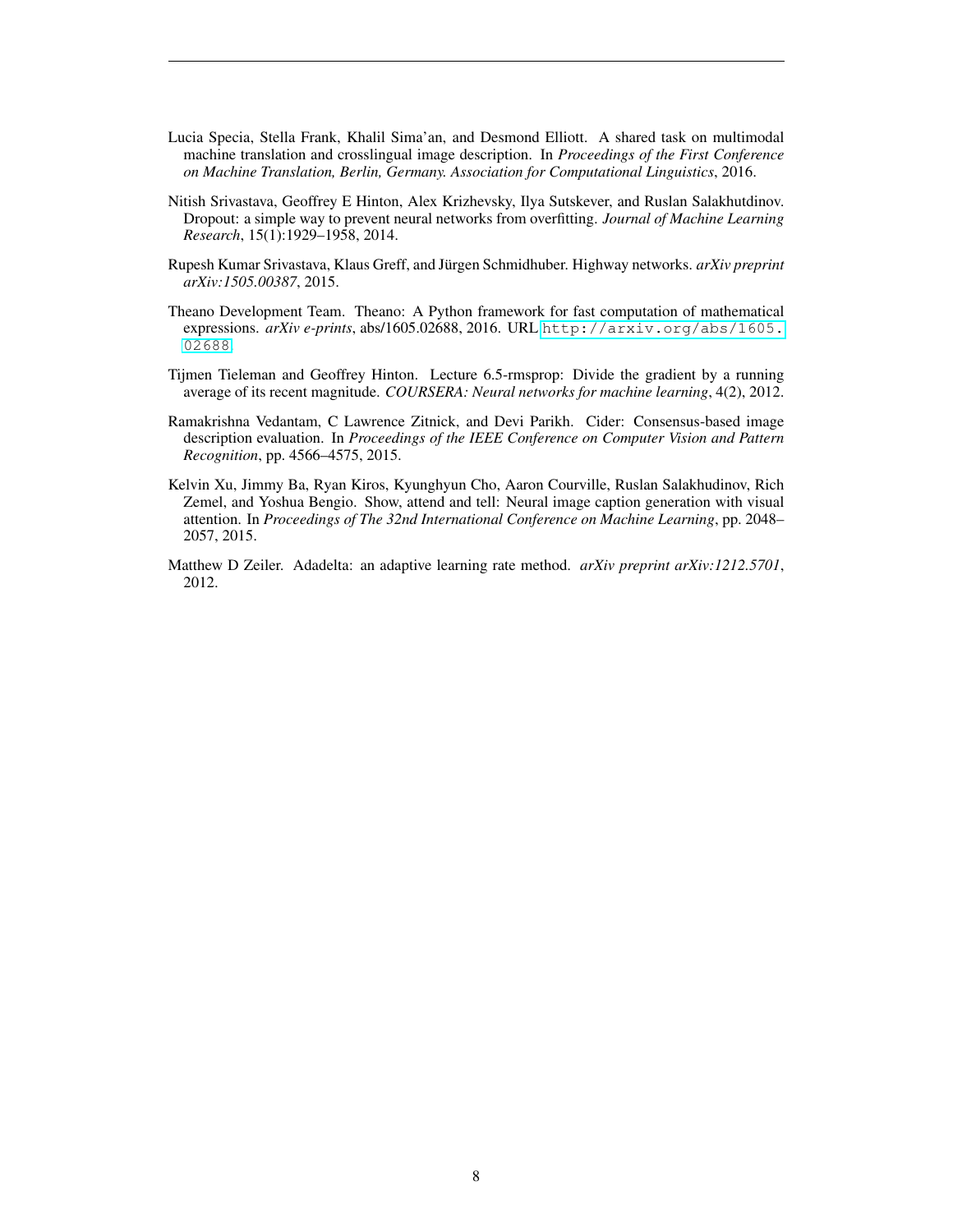## <span id="page-8-0"></span>A CONFIGURATION FILE EXAMPLE

```
# Options in this section are consumed by nmt-train
[training]
model_type: attention # Model type without .py
patience: 20 # early-stopping patiencevalid_freq: 1000   # Compute metrics each 1000 updates
valid_metric: meteor # Use meteor during validations
valid_start: 2 \# Start validations after 2nd epoch<br>valid beam: 3 \# Docode with beam airs 3
valid_beam: 3 # Decode with beam size 3
valid_njobs: 16 # Use 16 processes for beam-search
valid_save_hyp: True # Save validation hypotheses
decay_c: 1e-5 \# L2 regularization factor
clip_c: 5 \# Gradient clip threshold
seed: 1235 # Seed for numpy and Theano RNG
save_best_n: 2 # Keep 2 best models on-disk
device_id: auto # Pick 1st available GPU
snapshot_freq: 10000 # Save a resumeable snapshot
max_epochs: 100
# Options below are passed to model instance
[model]
tied_emb: 2way # weight-tying mode (False, 2way, 3way)<br>layer_norm: True # layer norm in GRU encoder
                      layer_norm: True # layer norm in GRU encoder
shuffle_mode: trglen # Shuffled/length-ordered batches
filter: bpe \# post-processing filter(s)
n_words_src: 0 \# limit src vocab if > 0
n_words_trg: 0 \# limit trg vocab if > 0
save_path: ~/models # Where to store checkpoints
rnn_dim: 100 # Encoder and decoder RNN dim
embedding_dim: 100 # Encoder and decoder<br>embedding_dim: 100 # All embedding dim
weight_init: xavier
batch_size: 32
optimizer: adam
lrate: 0.0004
emb dropout: 0.2 # Set dropout rates
ctx_dropout: 0.4
out dropout: 0.4
# Dictionary files produced by nmt-build-dict
[model.dicts]
src: ~/data/train.norm.max50.tok.lc.bpe.en.pkl
trg: ~/data/train.norm.max50.tok.lc.bpe.de.pkl
# Training and validation data
[model.data]
train_src : ~/data/train.norm.max50.tok.lc.bpe.en
train trg : ~/data/train.norm.max50.tok.lc.bpe.de
valid_src : ~/data/val.norm.tok.lc.bpe.en
valid_trg : /data/val.norm.tok.lc.bpe.de
valid_trg_orig: ~/data/val.norm.tok.lc.de
```